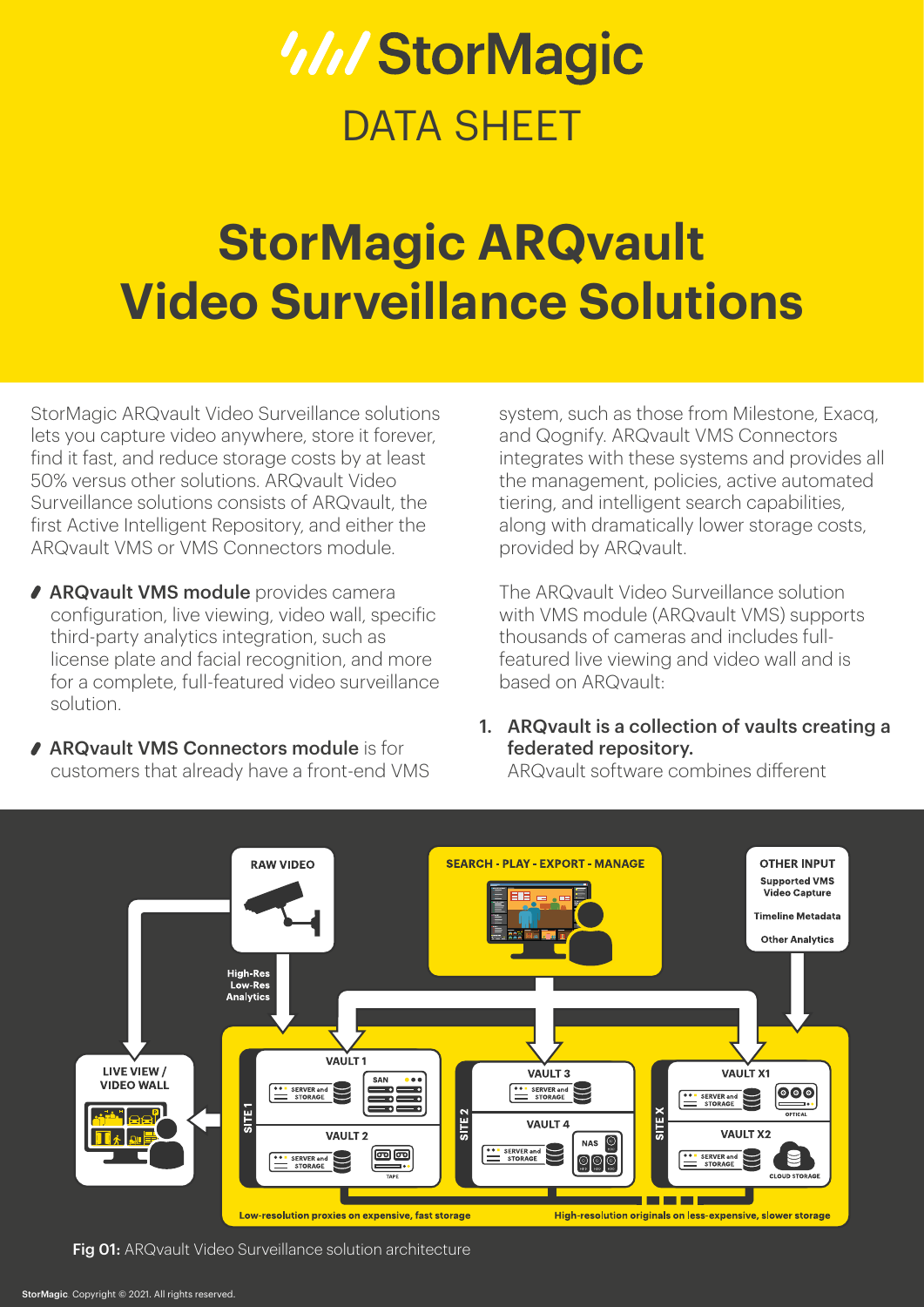and distributed storage resources into an integrated system shared across the network. Vaults consist of a server, storage, and ARQvault software.

#### 2. ARQvault is active.

Secondary storage, such as LTO tape libraries and Sony optical systems, cloud storage, and even offline storage are all an active part of the repository. ARQvault knows where all the video is and can actively seek, find, and retrieve any video in real time.

#### 3. ARQvault is intelligent.

ARQvault uses policies to automatically move video to different storage tiers and creates low-resolution proxies of high-resolution video for fast retrieval. The use of metadata and customizable fields and integration with analytics packages provides for rich data analysis and discovery of new relationships and business assets.

| <b>GATHER ANYWHERE.</b><br>Capture video from anywhere and expand easily when needed.                                                              |                                                                                                                                                                                                                                                                        |  |
|----------------------------------------------------------------------------------------------------------------------------------------------------|------------------------------------------------------------------------------------------------------------------------------------------------------------------------------------------------------------------------------------------------------------------------|--|
| Use any digital asset from any<br>source                                                                                                           | Easily ingest video, images, audio, and other files and data, such as .pdf, .doc, .xls, .txt<br>and more.                                                                                                                                                              |  |
| No vendor lock-in                                                                                                                                  | Runs on x86 or ARM servers and works with any type of storage: internal disk, flash, NAS,<br>SAN, optical, tape, and cloud.                                                                                                                                            |  |
| Provides complete<br>architectural flexibility                                                                                                     | Any site can have one or more vaults. Easy to scale - add additional ingest points to one<br>to thousands of sites in any location at any time.                                                                                                                        |  |
| <b>LIVE VIEW AND VIDEO WALL.</b><br>Full featured, massively scalable video wall included with ARQvault VMS.                                       |                                                                                                                                                                                                                                                                        |  |
| Highly customizable                                                                                                                                | Supports thousands of monitors with multiple layouts.                                                                                                                                                                                                                  |  |
| Easy to use                                                                                                                                        | Intuitive drag and drop user interface.                                                                                                                                                                                                                                |  |
| Complete control                                                                                                                                   | Numerous settings for camera control, layout configuration, creating and utilizing<br>patrols, camera pooling, and multi-camera video playback.                                                                                                                        |  |
| Action oriented                                                                                                                                    | Screen pops and actions generated from programmable and analytics-based alerts and<br>triggers.                                                                                                                                                                        |  |
| <b>STORE FOREVER.</b><br>Store forever (if you want to) with secure, easy to manage, automated tiering. Gain complete control over video lifecycle |                                                                                                                                                                                                                                                                        |  |
| management and dramatically lower storage costs.                                                                                                   |                                                                                                                                                                                                                                                                        |  |
| Automated tiering: Optimize<br>performance and reduce costs                                                                                        | Policies decide what video gets moved to lower cost storage tiers and when. Complete<br>control over where video starts, how long it stays, and when larger files, such as high-res,<br>move to more cost-effective tiers.                                             |  |
| Three levels of access security                                                                                                                    | At the vault, storage, file levels. Integrates with Active Directory or local authentication<br>with complete audit trail. Makes sure video is unaltered using a digital fingerprint (SHA-<br>256) and provides chain-of-custody history.                              |  |
| Complete video lifecycle<br>management                                                                                                             | From birth to death. User interface offers managed flexibility in storing video. Easily<br>export and share video: in-house, constituents, or third parties. Simplicity helps meet<br>regulation, compliance, and legal requirements.                                  |  |
| <b>FIND FAST.</b><br>Find video fast and apply powerful search and analytics capabilities with intelligent search using rich metadata.             |                                                                                                                                                                                                                                                                        |  |
| Intelligent search: Fast results<br>no matter video location or<br>age                                                                             | Numerous search categories: where video stored, file attributes, access level, metadata<br>applied. Parallel search request to all vaults for fastest path to video. Quick results over<br>slow networks using low-res proxies.                                        |  |
| Metadata use throughout                                                                                                                            | Applied at ingest, used in tiering decisions, integrates with third-party analytics. Search<br>and data use richer and more robust. Metadata can be applied at file and timeline levels<br>for deep file analytics. Enables advanced reporting and audit capabilities. |  |
| Video is always there                                                                                                                              | Distributed architecture with no single point of failure. Store, move, and retrieve video<br>to/from any vault, anywhere. Data resiliency built in. Continues to operate if any failure:<br>video is always safe and available.                                        |  |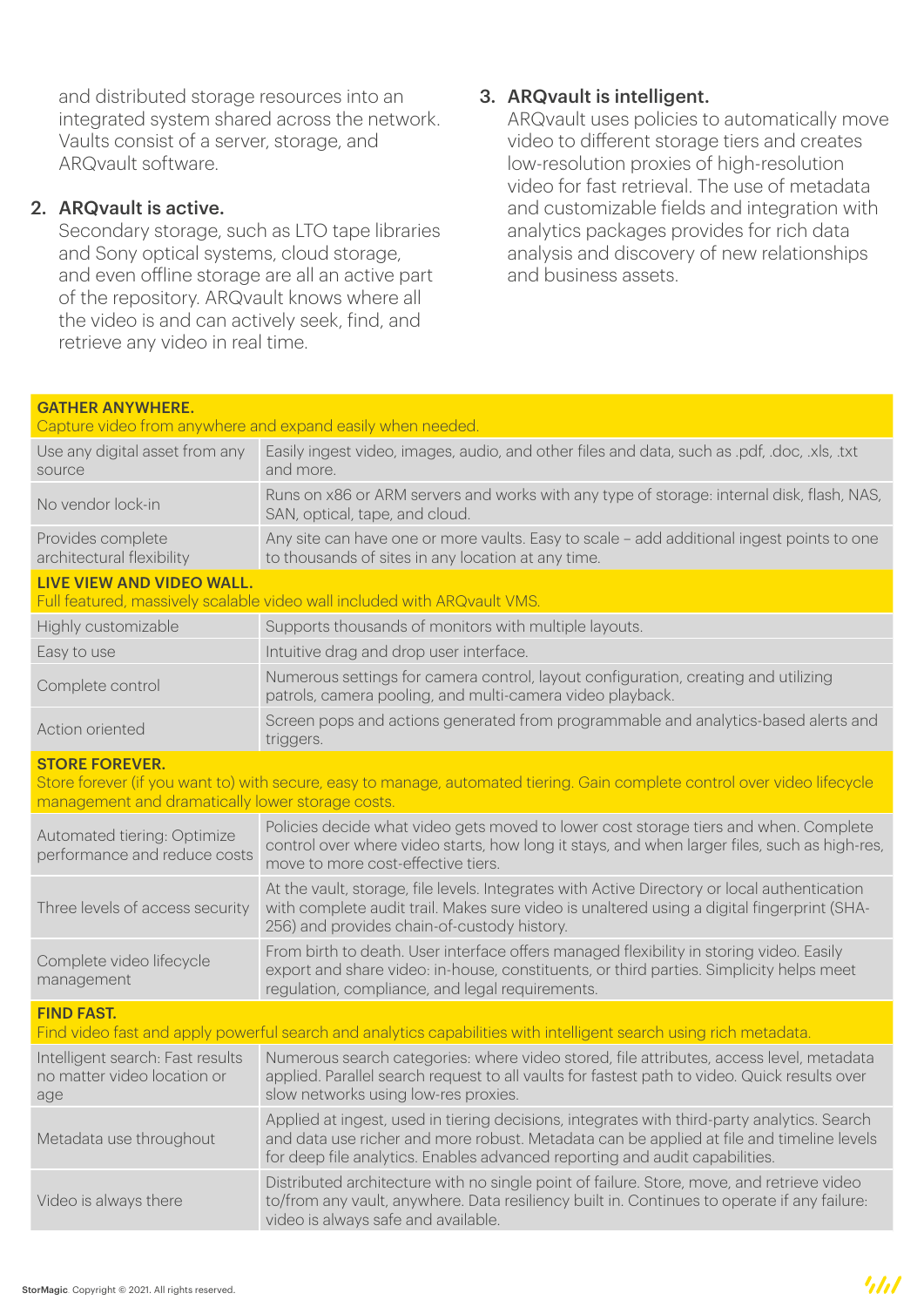## SYSTEM REQUIREMENTS

| <b>SERVER</b>                                                                                       |                                                                                                                                                                                                       |                                                                                                                                                                                                                                                                                              |  |
|-----------------------------------------------------------------------------------------------------|-------------------------------------------------------------------------------------------------------------------------------------------------------------------------------------------------------|----------------------------------------------------------------------------------------------------------------------------------------------------------------------------------------------------------------------------------------------------------------------------------------------|--|
| ◆ Windows Server 2008 R2 SP1<br>● Windows Server 2012 R2 (64-bit)<br>● Windows Server 2016 (64-bit) | ● Windows Server 2019 (64-bit)<br>● Windows Server 2022 (64-bit)                                                                                                                                      |                                                                                                                                                                                                                                                                                              |  |
| <b>Processor Requirements:</b>                                                                      | Intel Xeon® E3 3.10GHz or better                                                                                                                                                                      |                                                                                                                                                                                                                                                                                              |  |
| <b>Recording Server:</b>                                                                            | Nvidia Graphics card                                                                                                                                                                                  |                                                                                                                                                                                                                                                                                              |  |
| <b>Hard Drive Requirements:</b>                                                                     | required based on video retention requirements                                                                                                                                                        | 50 GB of available space to install and run the product. Additional space will be                                                                                                                                                                                                            |  |
| <b>Memory Requirements:</b>                                                                         | 16GB or more of RAM                                                                                                                                                                                   |                                                                                                                                                                                                                                                                                              |  |
| <b>RAID Recommendations:</b>                                                                        | the video cache); Data RAID 5 minimum (vault storage drive)                                                                                                                                           | OS RAID 1 (mirrored); Database RAID 1 (mirrored) (should not be on the same drive as                                                                                                                                                                                                         |  |
|                                                                                                     | <b>CLIENT</b>                                                                                                                                                                                         |                                                                                                                                                                                                                                                                                              |  |
| ◆ Windows 7 Professional SP1<br>(32-bit and 64-bit)<br>● Windows 8 (32-bit and 64-bit)              | ● Windows 8.1 (32-bit and 64-bit)<br>● Windows 10 (64-bit)                                                                                                                                            |                                                                                                                                                                                                                                                                                              |  |
| <b>Processor Requirements:</b>                                                                      | Intel <sup>®</sup> Core i5 3.00 GHz or better                                                                                                                                                         |                                                                                                                                                                                                                                                                                              |  |
| <b>Hard Drive Requirements:</b>                                                                     | required based on video retention requirements                                                                                                                                                        | 10 GB of available space to install and run the product. Additional space will be                                                                                                                                                                                                            |  |
| <b>Memory Requirements:</b>                                                                         | 8GB of RAM                                                                                                                                                                                            |                                                                                                                                                                                                                                                                                              |  |
| <b>RAID Recommendations:</b>                                                                        | the video cache); Data RAID 5 minimum (vault storage drive)                                                                                                                                           | OS RAID 1 (mirrored); Database RAID 1 (mirrored) (should not be on the same drive as                                                                                                                                                                                                         |  |
|                                                                                                     | <b>OTHER</b>                                                                                                                                                                                          |                                                                                                                                                                                                                                                                                              |  |
| Linux:                                                                                              | Available upon request                                                                                                                                                                                |                                                                                                                                                                                                                                                                                              |  |
| Network:                                                                                            |                                                                                                                                                                                                       | Multicast packet routing is required between all server and client machines                                                                                                                                                                                                                  |  |
|                                                                                                     | <b>VAULT DISK SPACE</b>                                                                                                                                                                               |                                                                                                                                                                                                                                                                                              |  |
| Disk-only:                                                                                          | Vault storage is required on<br>all servers. In case of disk-<br>only configurations, sufficient<br>storage must be provided to<br>store all original video for the<br>required retention period      | Additional disk storage must be<br>provided to store the low-resolution companion<br>files and thumbnails, normally equal to 10% of the<br>total digital data tape storage capacity.<br>● Database Disk Storage Database                                                                     |  |
| <b>Disk and Digital Data Tape:</b>                                                                  | In a mixed storage<br>environment of disk and<br>digital data tape, sufficient<br>disk storage must be provided<br>to store original video for<br>period which it is required to<br>be stored on disk | storage requirements vary based on the amount<br>of stored video and the use of metadata.<br>● Each server has its own database<br>which correlates to the video it is storing. As a<br>guideline, every 16TB video storage requires 10 GB<br>of disk storage as a minimum for the database. |  |